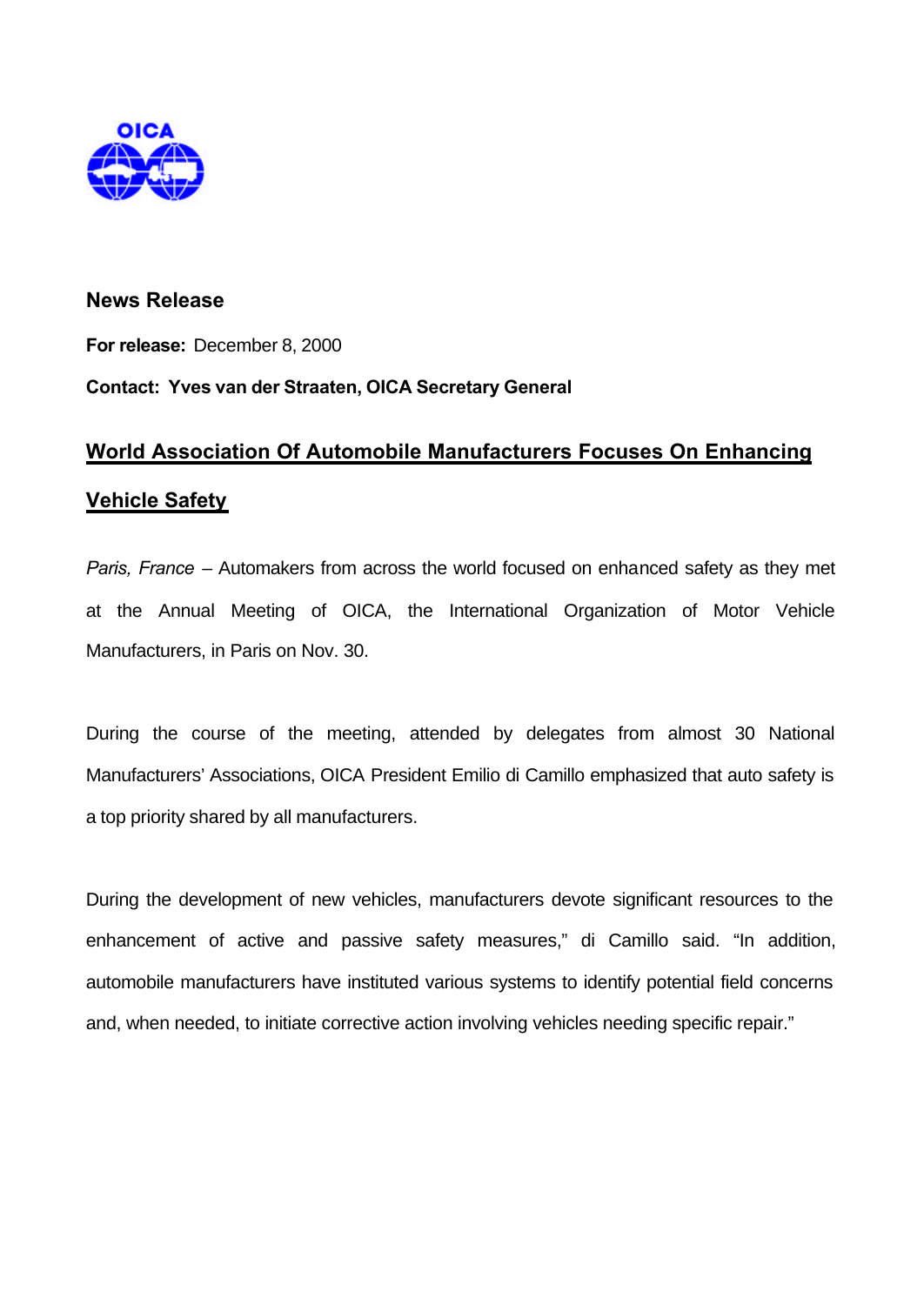The United States Congress recently enacted legislation intended to enhance tire and vehicle safety, improve the flow of product information, and provide criminal penalties for willful and intentional violations of auto safety law. Prior to passage of this legislation, members of the Alliance of Automobile Manufacturers, the US manufacturers association, committed voluntarily to report to the U.S. government on safety recalls and other safety campaigns that are conducted in a foreign country on a vehicle or component part that is also offered for sale in the United States.

In the Paris General Assembly, OICA confirmed the position, already expressed by Alliance President & CEO Josephine S. Cooper, that faster information flow on potential defects in motor vehicles will help with earlier detection and faster correction of safety-related defects in vehicles and motor vehicle equipment.

"Reported problems should be carefully analyzed technically in order to determine whether or not they may ultimately constitute a safety defect", Cooper said.

The position of OICA, as explained by di Camillo, is clearly in favour of an enhancement of the relevant safety information flow, since safety has always been one of the top priorities of the automobile industry.